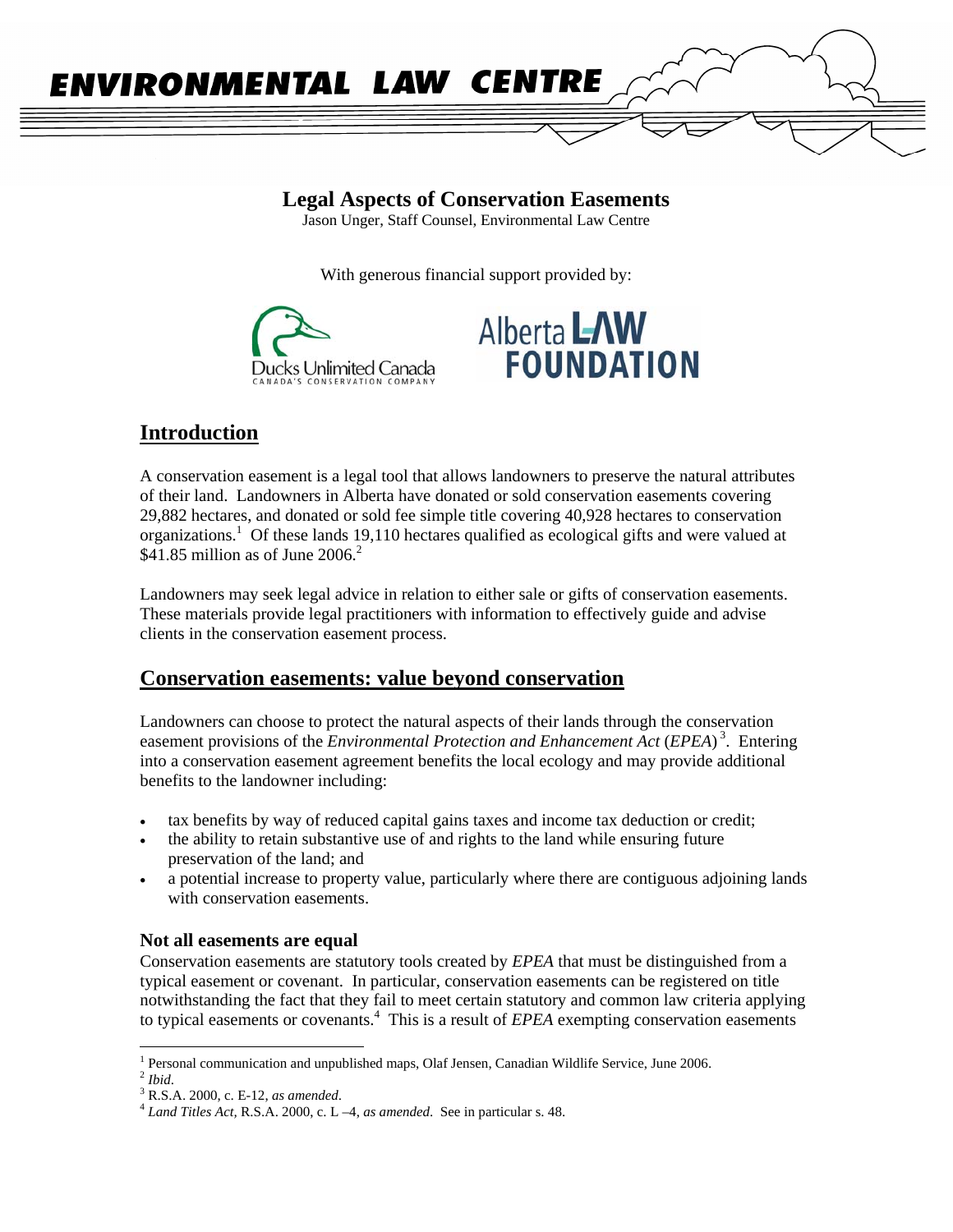from application of portions of section 48 of the *Land Titles Act*. 5 This exemption allows the conservation easement to run with the land and to be enforced whether it is positive or negative in nature.<sup>6</sup> Conservation easements also do not need to be associated with benefits and burdens between dominant and servient tenements; they can exist in "gross".<sup>7</sup>

## **Conservation easement legislation**

#### **Legislative purpose**

Conservation easements may be granted for the following purposes:<sup>8</sup>

- protection, conservation and enhancement of the environment, including biodiversity;
- protection, conservation and enhancement of natural scenic or esthetic values; and
- recreational use, open space use, environmental education, research and scientific study of natural ecosystems, so long as the use is in accordance with the conservation and protection purposes outlined above.

#### **The landowner (or grantor)**

The grantor is defined as the person who grants the conservation easement and includes a successor and assignee.<sup>9</sup>

## **The qualified organization (or grantee)**

Only specific bodies can hold conservation easements and they are referred to as "qualified organizations".<sup>10</sup> *EPEA* defines a "qualified organization" as:<sup>11</sup>

- a body corporate that is a registered charity that has as an object of incorporation, the acquiring and holding of an interest in land for a conservation purpose, and whose bylaws indicate that any interest held will pass to another qualified organization on winding up;
- the government or a government agency; or
- a local authority, which includes municipalities, the Minister responsible for the *Special Areas Act* or an improvement district, and Métis settlements.

Typically conservation easements are donated or sold to a qualified organization with a conservation mandate or to the local municipality.

#### **Legal status of the grant**

A conservation easement constitutes an interest in land in the qualified organization as grantee.<sup>12</sup> This is significant as the grantee obtains a recognized interest whereby his or her participation in decisions relating to land will be legally recognized. This is of particular importance in relation the grantee having recognizable rights before administrative bodies such as the Alberta Energy and Utilities Board or the Environmental Appeals Board.

<sup>&</sup>lt;sup>5</sup> *Supra* note 3 at s. 24.<br><sup>6</sup> *Ibid.*<br><sup>7</sup> *Ibid*; also see *Land Titles Act*, *supra* note 4, at s. 48.

 $\frac{8}{3}$  Supra note 3 at s. 22.<br> $\frac{9}{10}$  Ibid. at s. 22(1)(d). An executor, administrator, receiver, receiver-manager, liquidator and trustee of the grantor are also considered a grantor in the definition provided in EPEA.

<sup>10</sup> *Ibid.* at s. 22(1). 11 *Ibid.*<sup>12</sup> *Ibid.* at s. 22(8).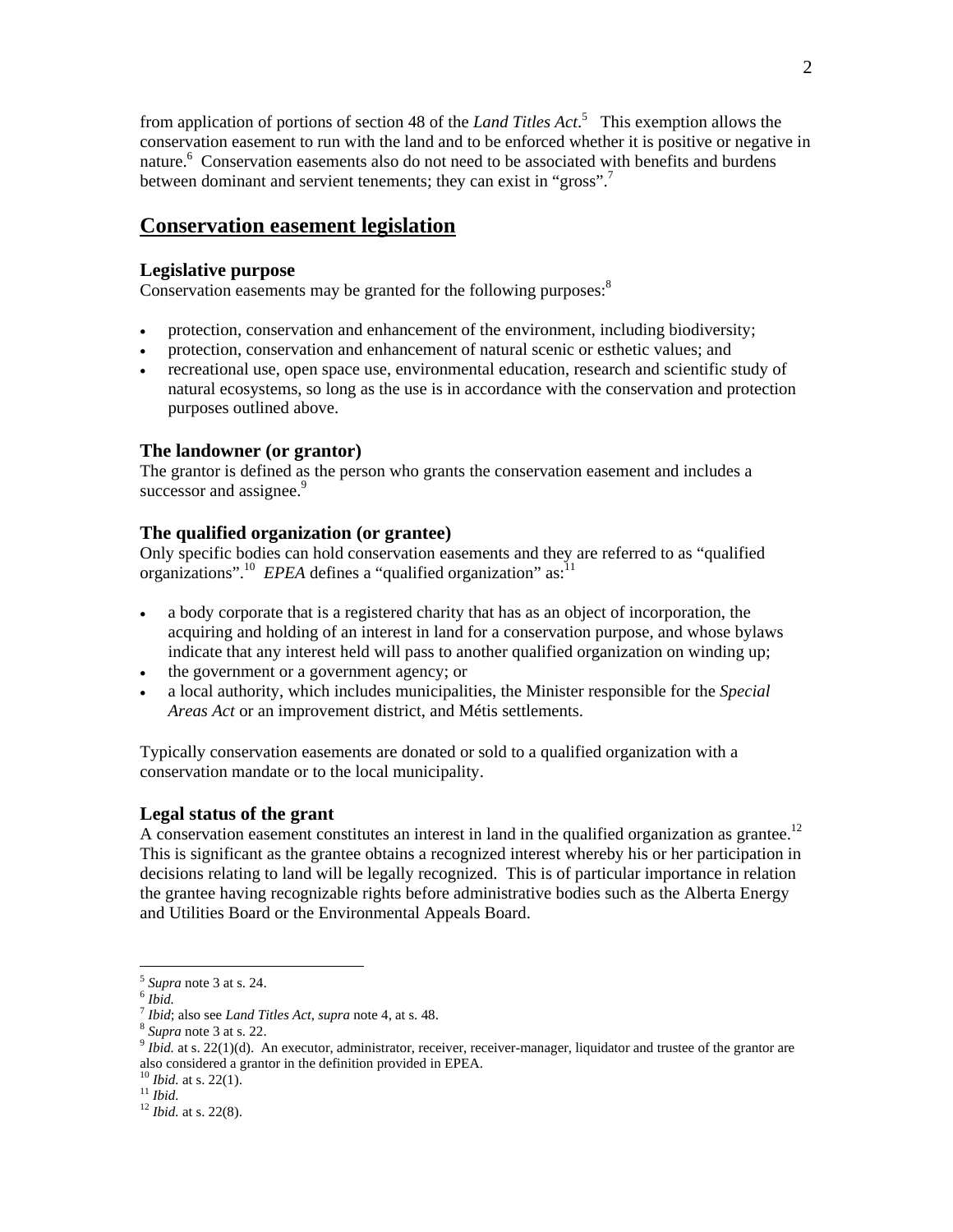Like other covenants, a conservation easement does not constitute an encumbrance on land.<sup>13</sup> The easement typically exists in perpetuity although it can be for a set term as well.

#### **Termination and Modification**

A conservation easement may be modified or terminated by:

- agreement between grantor and grantee;
- order of the Minister if the Minister is of the view that to terminate or modify an easement is in the public interest;  $^{14}$  or
- a court order pursuant to section 48(4) of the *Land Titles Act.<sup>15</sup>*

#### **Lapsing easements**

An easement may lapse if it is registered subsequent to a mortgage on title and the property is foreclosed upon.<sup>16</sup> For this reason the conservation easement agreement may indicate that all reasonable efforts are to be pursued to obtain a postponement of any encumbrances such that the easement takes priority over other instruments that are registered on title.

*EPEA* states that conservation easements will not lapse merely because the easement has not been enforced, the use of the land is inconsistent with the purpose of the conservation easement, or the use of surrounding or adjacent lands has changed. $^{17}$ 

#### **Enforcement**

Typically the qualified organization that holds the easement will be responsible for enforcing the easement although the landowner can name another qualified organization to do so, either alone or in conjunction with the grantee qualified organization.<sup>18</sup> Enforcing an easement provision will usually entail the qualified organization seeking injunctive relief against the landowner from the Court of Queen's Bench.

#### **Assignability**

The qualified organization can assign a conservation easement to another qualified organization and in doing so must notify the landowner of the assignment forthwith.<sup>19</sup> The landowner may assign an easement although this typically occurs when there is a sale or transfer of the land to which the easement pertains. Easement agreements often have notice requirements when there is a proposed transfer of land or a transfer of property rights.

#### **Land Titles Registration**

To be a recognized interest in land, the conservation easement agreement must be registered with the Land Titles Office.<sup>20</sup> Prior to registration occurring, notice of the intent to register the agreement must be given to the local authority (municipality or the Minister of Municipal Affairs

 $13$  Land Titles Act, supra note 4 at s. 48(6).

<sup>&</sup>lt;sup>14</sup> Supra note 3 at s. 22(7).<br><sup>15</sup> See *infra* at page 6.<br><sup>15</sup> See Arlene Kwasniak, *Conservation Easement Guide for Alberta*, (Edmonton: Environmental Law Centre, 1997) at pages 23-24.<br><sup>17</sup> Supra note 3 at s. 22(9)

<sup>&</sup>lt;sup>18</sup> *Ibid.* at s. 22(3) and (4).<br><sup>19</sup> *Ibid.*, s. 22(5).<br><sup>20</sup> For easements on Métis Settlement land the agreement must be registered in accordance with the regulations under the *Métis Settlements Act*, R.S.A. 2000, c. M-14, *as amended*. See the *Métis Settlements Land Registry Regulation*, Alta. Reg. 361/91.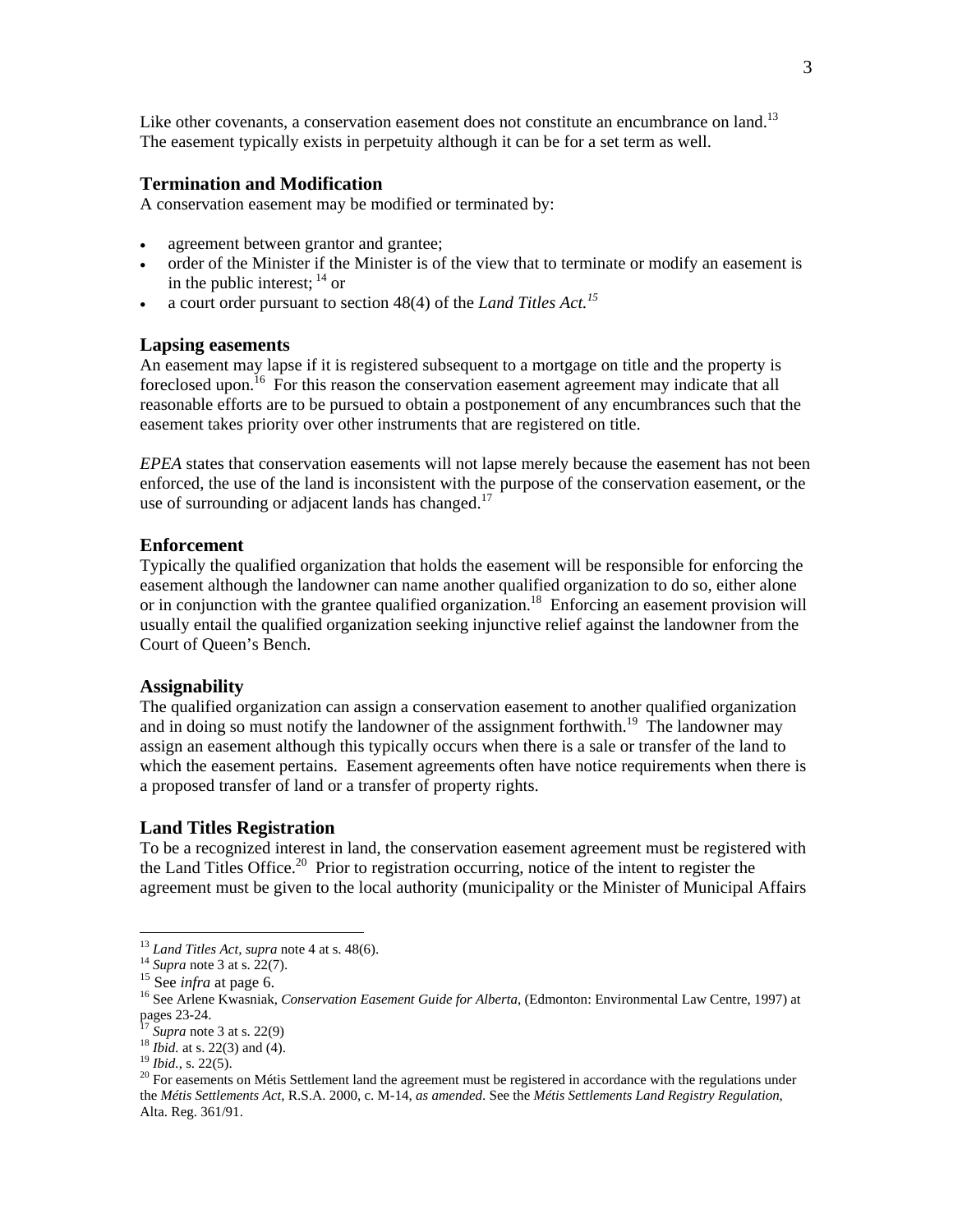for easements in an improvement district or in the special areas).<sup>21</sup> The form of the notice is provided in the Schedule to the *Conservation Easement Registration Regulation* and must be delivered to the local authority 60 days prior to filing papers with the Registrar.<sup>22</sup> Written confirmation of receipt of the notice from the local authority is required.<sup>2</sup>

The Registrar will endorse a memorandum of the agreement on title when the agreement is submitted.<sup>24</sup> Part of this process includes the signing of a statutory declaration by the qualified organization as provided in the *Conservation Easement Registration Regulation*. 25 It is also important to ensure that the description of the conservation easement land area is acceptable to the Registrar.<sup>26</sup> Similarly, a memorandum will appear on title for any modifications or termination of the agreement. $27$ 

### **Effect of registration**

Subsection 48(4) of the *Land Titles Act* is applicable to conservation easements and dictates that every transferee of land is deemed to be affected with notice of the easement being on title. The transferee is thereby bound by the terms of the conservation easement agreement. Once the conservation easement is registered, section 54 of the *Land Titles Act* operates to recognize the interest that has been created.<sup>28</sup>

## **Common landowner concerns – the conservation easement agreement, mineral development and termination**

Concerns that may often be raised by landowners about conservation easements include:

- the terms and restrictions in the conservation easement agreement;
- the potential for mineral development on conservation easement lands; and
- the modification or termination of the easement in the future.

## **The easement agreement – allowable land use**

The terms and conditions governing the grantor and grantee are expressed in a negotiated agreement, the "conservation easement agreement". The terms of the agreement can be quite flexible, constrained only by the need to uphold the purpose of the easement and the objectives of the qualified organization (the grantee). Outlined below are typical issues dealt with in the easement agreement.

Conservation easement agreements may deal with the following rights and responsibilities of the landowner (grantor):

<sup>&</sup>lt;sup>21</sup> Conservation Easement Registration Regulation, Alta. Reg. 215/96 at s. 2(1).<br><sup>22</sup> Ibid. at s. 2(1) and Schedule.<br><sup>23</sup> Ibid.<br><sup>24</sup> Supra note 3 at s. 23. The language in *EPEA* states that the Registrar "shall" put a m interesting in so far as it might create a conflict for the Registrar if the easement is to be considered as effectively subdividing the land, as the *Land Titles Act* prohibits the registration of an instrument that has that impact without the proper approval.<br> $^{25}$  Supra note 21, at s. 4.

<sup>&</sup>lt;sup>26</sup> *Ibid*. at s. 3.<br><sup>27</sup> *Supra* note 3 at s. 23.<br><sup>28</sup> S. 54 states "So soon as registered every instrument becomes operative according to its tenor and intent, and on registration creates, transfers, surrenders, charges or discharges, as the case may be, the land or the estate or interest in the land or estate mentioned in the instrument."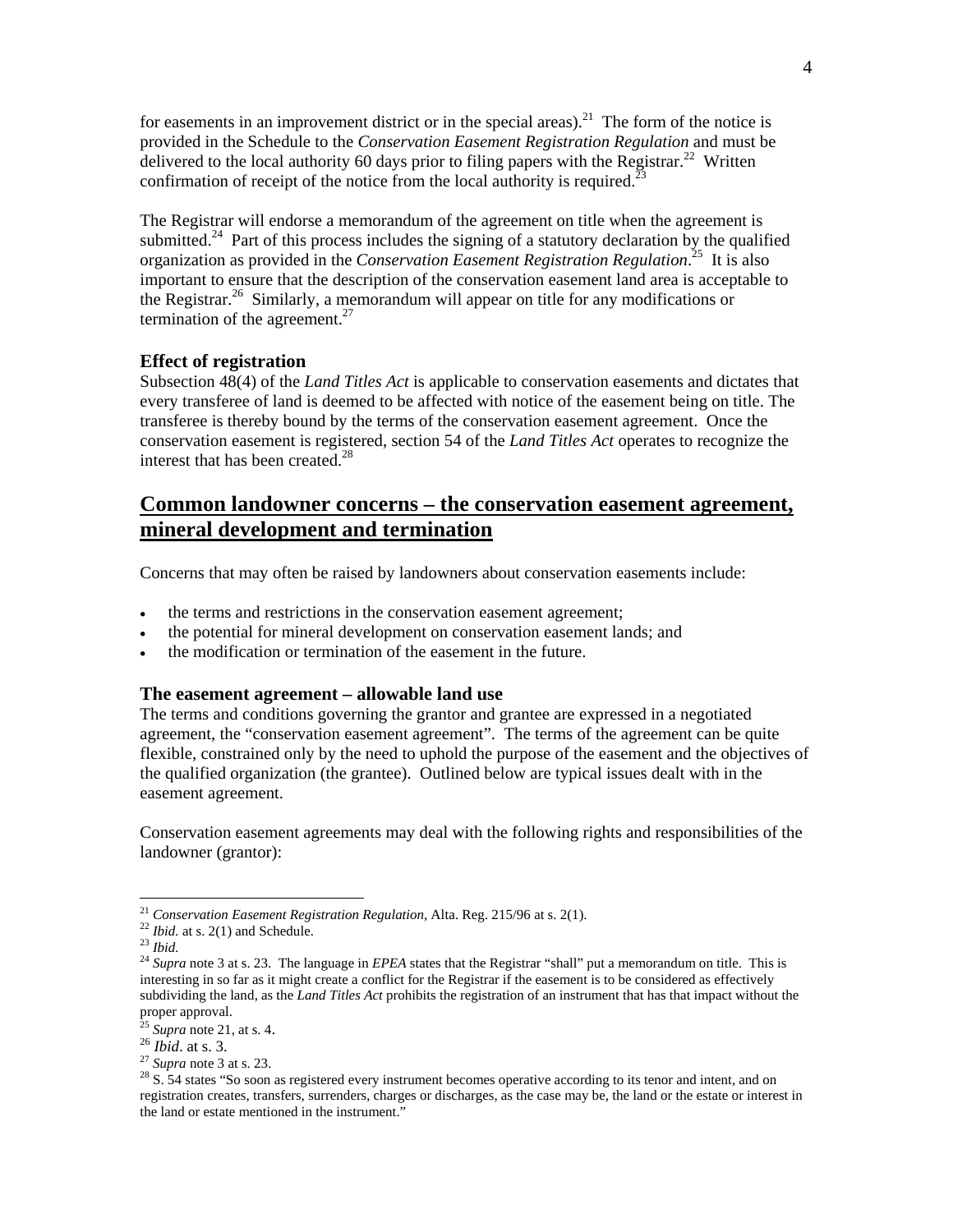- the right to unhindered use and enjoyment of the land to the extent that this is not limited by the terms of the agreement;
- restrictions on interfering with the ecological characteristics that are the focus of the agreement;
- a requirement to give notice to the grantee if any dispositions of rights to land are being contemplated or any damage is done to the land;
- restrictions on building or developing on land that is the target of the easement;
- restrictions on depositing harmful or waste materials;
- restrictions on excavating or removing land or water;
- restrictions on the use of the easement land for agricultural uses (although grazing or haying may be allowed);
- a requirement to maintain insurance on the land covered by the easement;
- a requirement to indemnify the qualified organization for damages to the land arising from landowner activities;
- a requirement to take reasonable steps to stop and repair damage caused by others;
- the right to post signs and to provide access for a given purpose that does not degrade the intent of conservation easement, such as recreational uses; and
- the right to transfer, sell or otherwise assign an interest in property, although there may be a requirement to give notice to the grantee and to the future landowner of the easement.

Conservation easement agreements may give the qualified organization (the grantee) the following rights and responsibilities:

- to create a management plan and administer that plan; usually the agreement will allow the grantee to amend the plan with notice being given to grantor and time for feedback;
- access to the property for the purpose of monitoring and enforcement;
- the right to erect signage;
- a right to a portion of compensation where expropriation occurs or other activities occur affecting the conservation area;
- limited liability of the qualified organization in terms of maintaining ecological nature and integrity of the property; and
- the right to enter property and perform activities for habitat enhancement.

#### **Other conservation easement agreement provisions:**

Several other conservation easement agreement provisions of importance include:

• arbitration clauses:

 $\overline{a}$ 

- the term of agreement (typically in perpetuity);  $^{29}$  and
- requirement to seek independent legal advice.

## **Conservation easements, mineral development and expropriation**

Placing a conservation easement on land does not immunize the lands from mineral development<sup>30</sup> or expropriation.<sup>31</sup> Oil and gas companies continue to enjoy the right to the minerals below the surface and can obtain a right-of-entry order from the Surface Rights Board to access the land and develop those rights. The qualified organization may have the ability to

 $29$  An easement for a set term may not be eligible for certain federal tax benefits.

<sup>30</sup> See *Mines and Minerals Act*, R.S.A. 2000, c. M-17, *Oil and Gas Conservation Act,* R.S.A. 2000, c. O-6, and *Surface Rights Act*, R.S.A. 2000, c. S-24. 31 See *Expropriation Act*, R.S.A. 2000, c. E-16, as amended. Section 3 that allows the expropriation of any interest in

land that is required by the expropriating authority.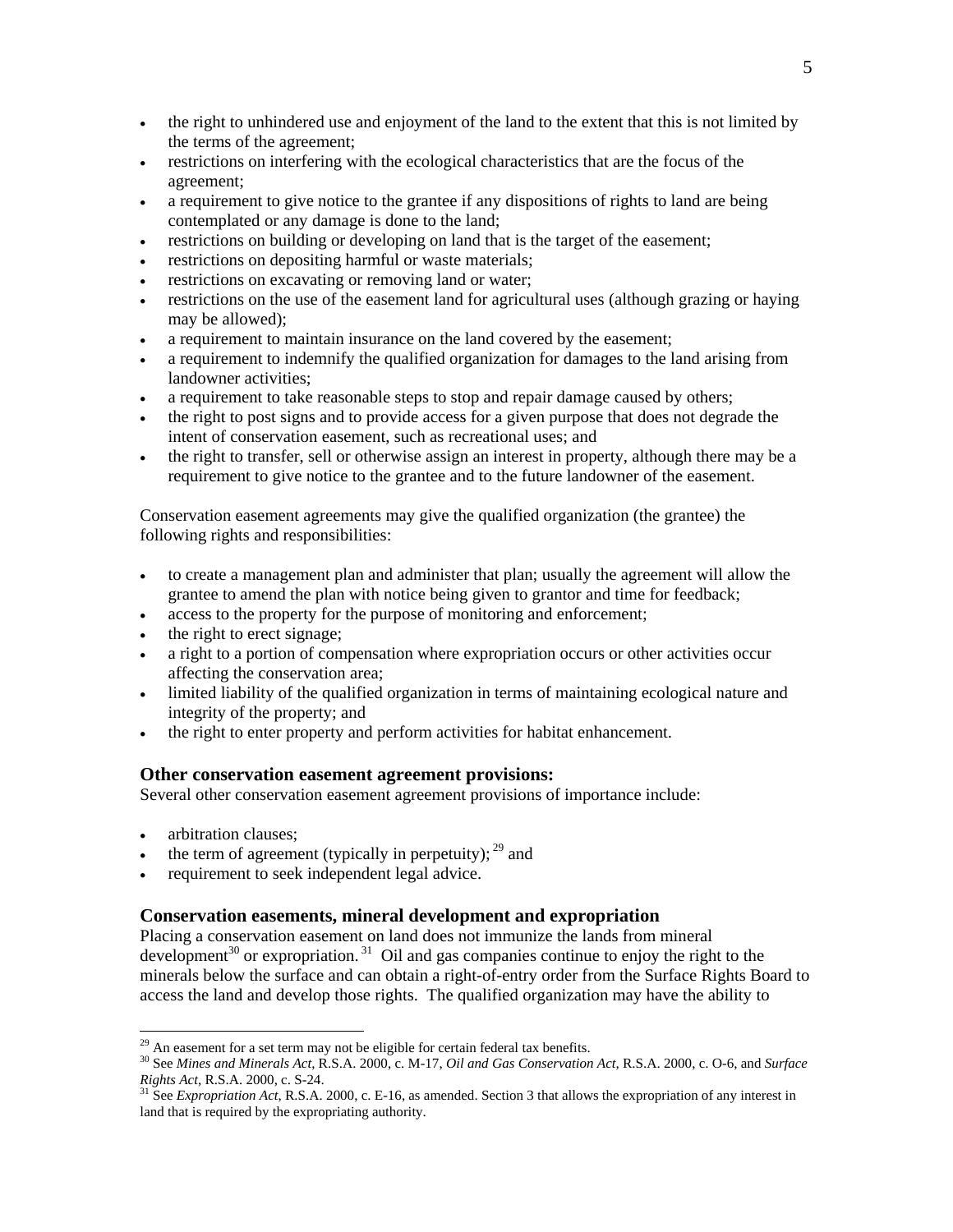participate in (and oppose) oil and gas development or expropriation before administrative bodies. The qualified organization may also be entitled to compensation where activities adversely impact the conservation easement area, depending on the terms of the conservation easement agreement.

#### **Modification and termination of easements by court order**

The two instances where a covenant or easement may be discharged through operation of section 48(4) of the *Land Titles Act* are:

- where the modification or termination will be beneficial to the persons principally interested in the enforcement of the covenant; or
- where there is a conflict between the easement and a land use bylaw or statutory plan.

The modification or discharge of the easement must also be in the public interest in the view of the court. Section 48(4) will have limited application in modifying or terminating conservation easements for the following reasons:

- A modification or discharge will rarely benefit the persons principally interested in enforcement, namely the qualified organization (grantee). The qualified organization will have the stated objective of acquiring an interest in land for a conservation purpose. Any modification that is detrimental to that conservation purpose or the termination of an easement would not be to the qualified organization's benefit. Where the qualified organization is the government or a municipality (or other local authority) the determination of what is considered "beneficial" to the grantee will likely be interpreted more broadly.
- A conservation easement will rarely be found to be in conflict with land use bylaws or statutory plans. Case law indicates that a conflict will only be found where compliance with the covenant requires a violation of the bylaw, that is to say where it is impossible to comply with both the covenant and the bylaw.<sup>32</sup> A conservation easement, typically a non-use or nondevelopment of land, would rarely conflict with a bylaw in this manner. Typically compliance with both the easement and any bylaw standards would be met through nondevelopment.
- If either of these tests for termination or modification is met, the court must also find that it is in the public interest to modify or terminate the easement. Case law has indicated that the public interest in modifying an easement may be met where the character of a neighbourhood has changed so significantly that the modification of the easement no longer violates the rights of other landowners.<sup>33</sup> Section 22(9) of *EPEA* indicates that a conservation easement will not lapse for reasons merely of non-enforcement or change of land use on lands adjacent to easement lands and this would certainly be considered in a court's determination of whether it was in the public interest to modify or terminate the easement.

## **Landowner liability and costs associated with a conservation easement**

Liabilities related to land ownership persist to varying degrees once a conservation easement has been placed on the land. Description of some of these liabilities follow:

<sup>32</sup> *Barker v. Palmer*, 2005 ABQB 815 at para. 29, citing *Seiffeddine v. Hudsons' Bay Co*.,(1980) 11 Alta. L.R. (2d) 229 (Alta. C.A.), [*Seiffeddine*]<br><sup>33</sup> *Seiffeddine, supra* note 33. The Court also noted that this jurisdiction must be exercised cautiously.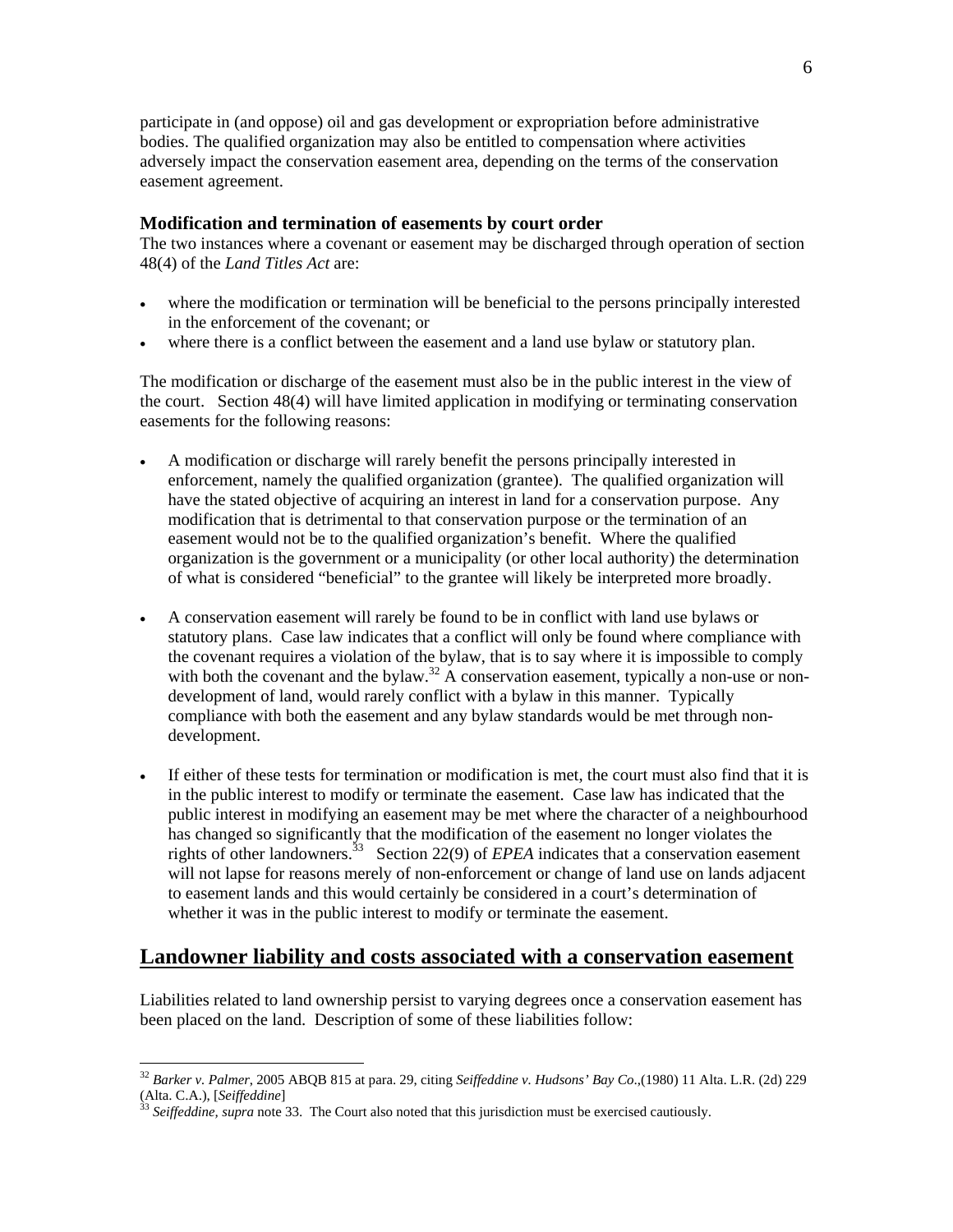### **Occupier's liability – third party liability**

The *Occupier's Liability Act*<sup>34</sup> defines an occupier as someone in physical possession of land or a person who has responsibility for and control over certain aspects of land.<sup>35</sup> The grantor, as the party retaining physical possession, is certainly an occupier for the purpose of the legislation and the grantee may be an occupier depending on the amount of management and control it has over the lands. The *Occupier's Liability Act* states that the occupier must "take such care as in all the circumstances of the case is reasonable to see that the visitor will be reasonably safe in using the premises for the purposes for which the visitor is invited or permitted by the occupier to be there or is permitted by law to be there".<sup>36</sup>

An occupier's duty of care (along with the negligence standard of care) will therefore be relevant to the contents of the conservation easement agreement. In particular, the conservation easement agreement should deal with whether the landowner wishes to allow or invite access to the easement area, either through recreational trails or in a less structured manner to allow for activities such as hunting, and whether indemnification provisions are necessary. Further considerations must be given to signage and management of lands in a manner that minimizes liability.

#### **Other potential costs and liabilities to be considered**

Costs and liabilities associated with taxes, insurance, indemnification and non-compliance should also be considered.

• **Taxes and fees** – the conservation easement lands will continue to have property taxes charged against them and may have other fees associated with them. These charges are usually still payable by the grantor but terms for payment of these costs can be negotiated and should be incorporated into the easement agreement.

Fees may include survey, appraisal and legal fees associated with creating the easement. Payment of these fees may be negotiable.

- **Insurance** conservation easement agreements will generally require that adequate insurance be maintained for the easement lands. The type and cost of insurance will vary greatly depending on the proposed use of the easement lands.
- **Indemnity** conservation easement agreements will often have indemnity clauses relating to third party claims. In particular, the qualified organization will seek indemnity against any losses or damages sought by another party that are a result of activities undertaken by the grantor, their employee or agent, in carrying out of their obligations under the agreement. A similar indemnity can be sought in relation to liability arising from the qualified organization's activities.
- **Remedying non-compliance** enforcement of the conservation easement agreement, if required, may result in costs being payable by the landowner for actions that are required to remedy the non-compliance. Furthermore, the non-compliant landowner may be held liable for court costs that arise through enforcement proceedings.

 $34$  R.S.A. 2000, c. O-4.

<sup>35</sup> *Ibid.* at s. 1. 36 *Ibid*. at s. 5.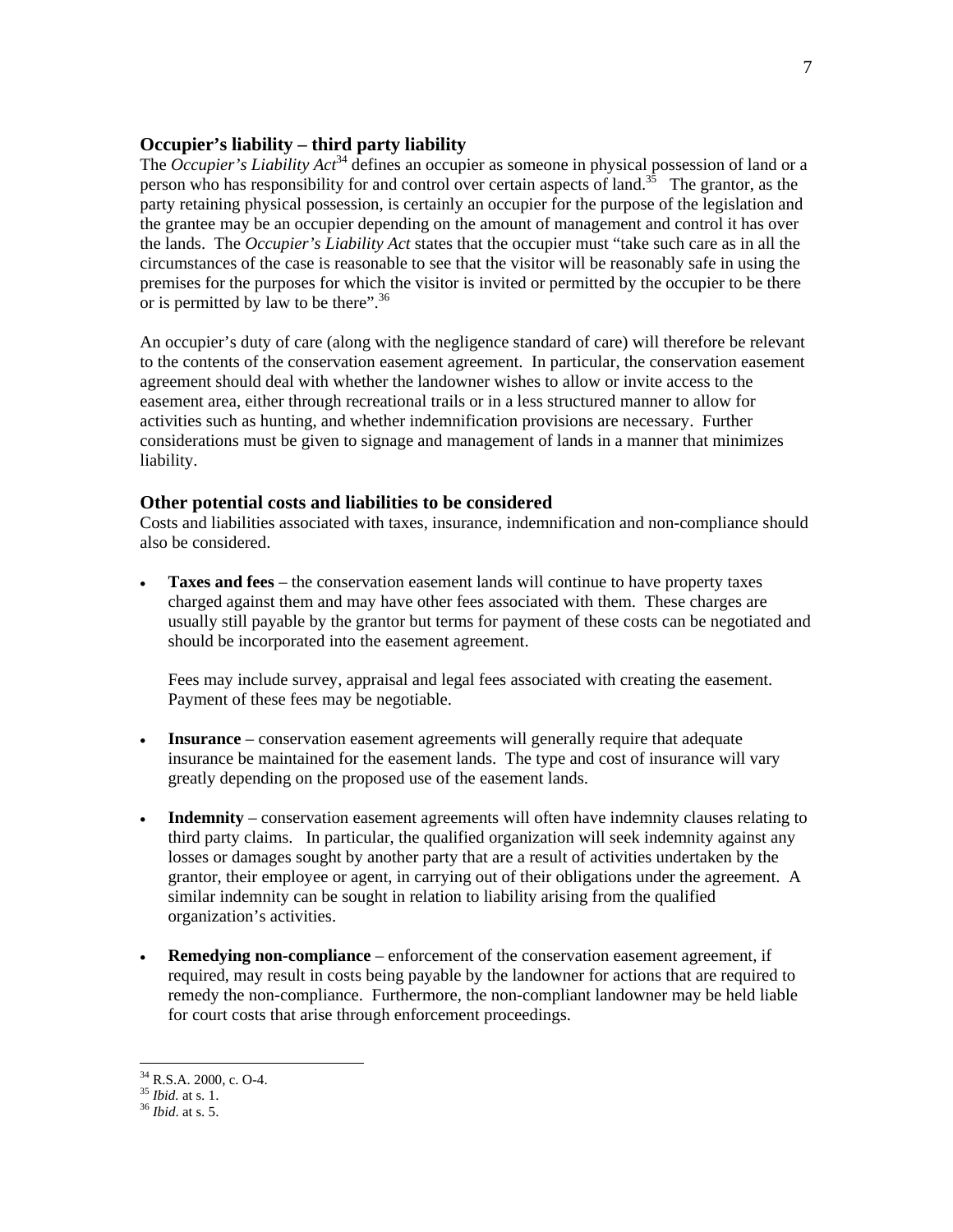## **Tax implications and estate planning**

Tax implications of entering into conservation easements are separated into federal, provinciial and municipal tax issues.

#### **Federal taxes**

Whenever a piece of property is sold or donated there are likely to be tax implications. Disposition of partial interests in land, such as conservation easements, carry these same tax implications. The complexity of the tax scenarios in a specific circumstance may require further information being sought from tax and estate planning professionals.

The tax implications will differ significantly depending on whether the conservation easement is donated to a charitable grantee or is paid for by the grantee. The tax benefits of giving a gift of an easement on capital property fall under regular gift rules arising under the *Income Tax Act*37(*ITA*); however, further tax benefits may be available through the federal ecological gifts (Ecogifts) program.

### **Sale of conservation easements**

The sale of a conservation easement may give rise to a capital gain that is subject to tax at a rate of 50%.38 The *ITA* outlines the calculation of capital gains related to conservation easements with a formula that roughly equates the amount of the gain to the proportional value of the conservation easement in relation to the fair market value of the land.<sup>39</sup> For example, if a conservation easement is appraised at one-third the property value, then the adjusted cost base for the purpose of the capital gains calculation will be roughly one-third of the normal adjusted cost base.

#### **Gifts of conservation easements**

The value of a donation of capital property, including a conservation easement, may give rise to a tax credit where there is a valid receipt produced. A gift, for the purpose of the *ITA,* must transfer the ownership of property to a qualified recipient. This can include a part of a property right such as a conservation easement. The transfer must be voluntary and cannot provide a benefit to the donor or anyone selected by the donor (with the exception of split receipting).

### **Split receipting**

Split receipting rules apply to conservation easements as well as to fee simple donations. The split-receipting rule allows the grantor to obtain compensation for a portion of the easement with a tax receipt being presented for the remainder.<sup>40</sup>

 $\overline{a}$ 

<sup>&</sup>lt;sup>37</sup> R.S.C. 1985, c. 1 (5<sup>th</sup> Supp.), as amended.<br><sup>38</sup> *Ibid.* at s. 38(a).  $\frac{39}{12}$  *Ibid.* S. 43(2) sets out the adjusted cost base formula for easements, namely the adjusted cost base of the property at the time of the easement disposition times the quotient of the value attributed to the easement over the fair market value of the property immediately prior to the disposition.

<sup>40</sup> The amount of the benefit to the donee should not exceed 80% of the amount paid (see *Income Tax Technical News #26*, online: Canadian Revenue Agency < http://www.cra-arc.gc.ca/E/pub/tp/itnews-26/itnews-26-e.pdf>. See also Environment Canada, *The Ecological Gifts Program: Confirmation that Ecogifts are Eligible for Split-Receipting*, March 2004, online: Canadian Wildlife Service <http://www.cws-scf.ec.gc.ca/egp-pde/D85A0090-B668-4FE6-84A8-7064CF36C593/split\_e.pdf>.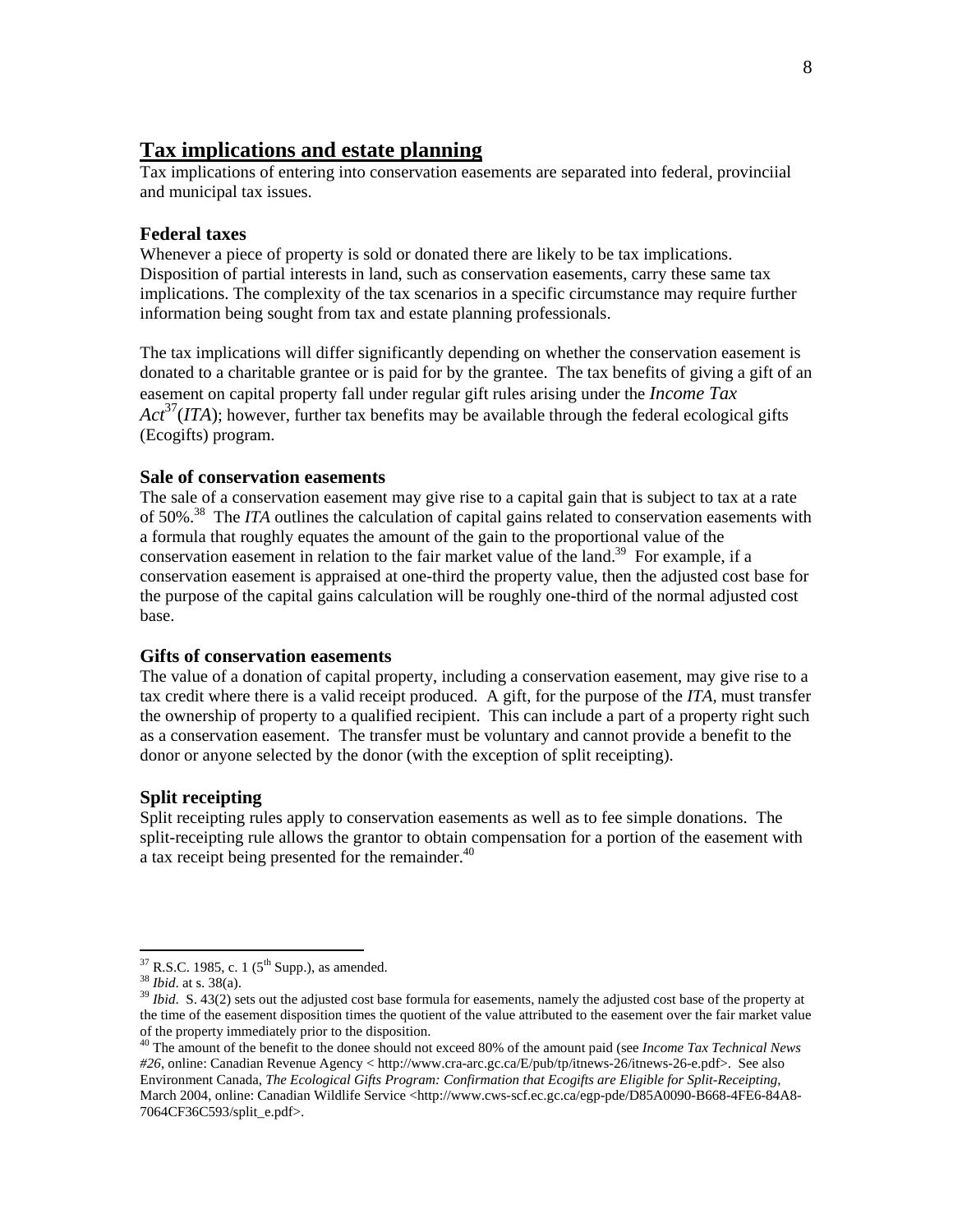### **Federal Ecological Gifts Program**

The Canadian Wildlife Service of Environment Canada administers the Ecological Gifts or Ecogifts program. An Ecogift can be a fee simple gift of land or the donation of a conservation easement to a qualified recipient. There is also the ability to split receipt donations of Ecogifts to allow for partial payment for conservation easements.

#### **Tax benefits of the federal Ecogifts program**

The Ecogifts program gives rise to various income tax benefits including:

- corporations can deduct directly from their taxable income the value of the donated conservation easement;
- individuals get a non-refundable tax credit (16% of first \$200 and 29% for the balance) for the value of the donated conservation easement;
- the donation may also result in reduction of provincial tax; and
- there is no limit on the amount that can be claimed through an Ecogift in a given year, that is to say it can be credited against 100% of income. Any unused portion of the credit can be carried forward up to five years.

#### **Taxable capital gain treatment of Ecogifts**

Capital gains realized through a donation that qualifies as an Ecogift were made tax exempt as of May 2006.<sup>41</sup> It is expected that a new tax form will be produced to replace T1170 (05) *Capital Gains on Gifts of Certain Capital Property* to facilitate the tax-exempt gift.<sup>42</sup>

#### **Qualifying as an Ecogift**

To qualify for the Ecogift program and related tax treatment requires:

- a donation receipt from the recipient organization;
- the recipient organization to be a "qualified recipient"; and
- certification of the fair market value and the "ecological sensitivity" of the property by the federal Minister of Environment or a designated authority.

#### **What is ecologically sensitive?**

The determination of what will be considered "ecologically sensitive" is based on the current and future contribution of an area to biodiversity and environmental heritage in Canada and is outlined by the Canadian Wildlife Service.<sup>43</sup>

#### **Who can be given a gift?**

 $\overline{a}$ 

Ecogifts must be given to a qualified recipient and this is most often a registered charity with the Canada Revenue Agency. The organization must have included in its purpose "the conservation and protection of Canada's environmental heritage" or a statement of similar intent acceptable to the Minister of Environment (or a delegate) and they must apply to Environment Canada to be eligible.

9

<sup>41</sup> See *An Act to Implement Certain Provisions of the Budget Tabled in Parliament on May 2, 2006*, S.C. 2006, c-4, at s. 52(2), amending the Income Tax Act, R.S.C. 1985, c. 1 ( $5^{th}$  Supp.) as amended, at s. 38(a.2).<br><sup>42</sup> Online: Canada Revenue Agency <http://www.cra-arc.gc.ca/E/pbg/tf/t1170/t1170-05b-e.pdf>.<br><sup>43</sup> See the Canadian Wildlife

are available online: Canadian Wildlife Service <http://www.cws-scf.ec.gc.ca/egppde/default.asp?lang=En&n=C6232D19-1>.